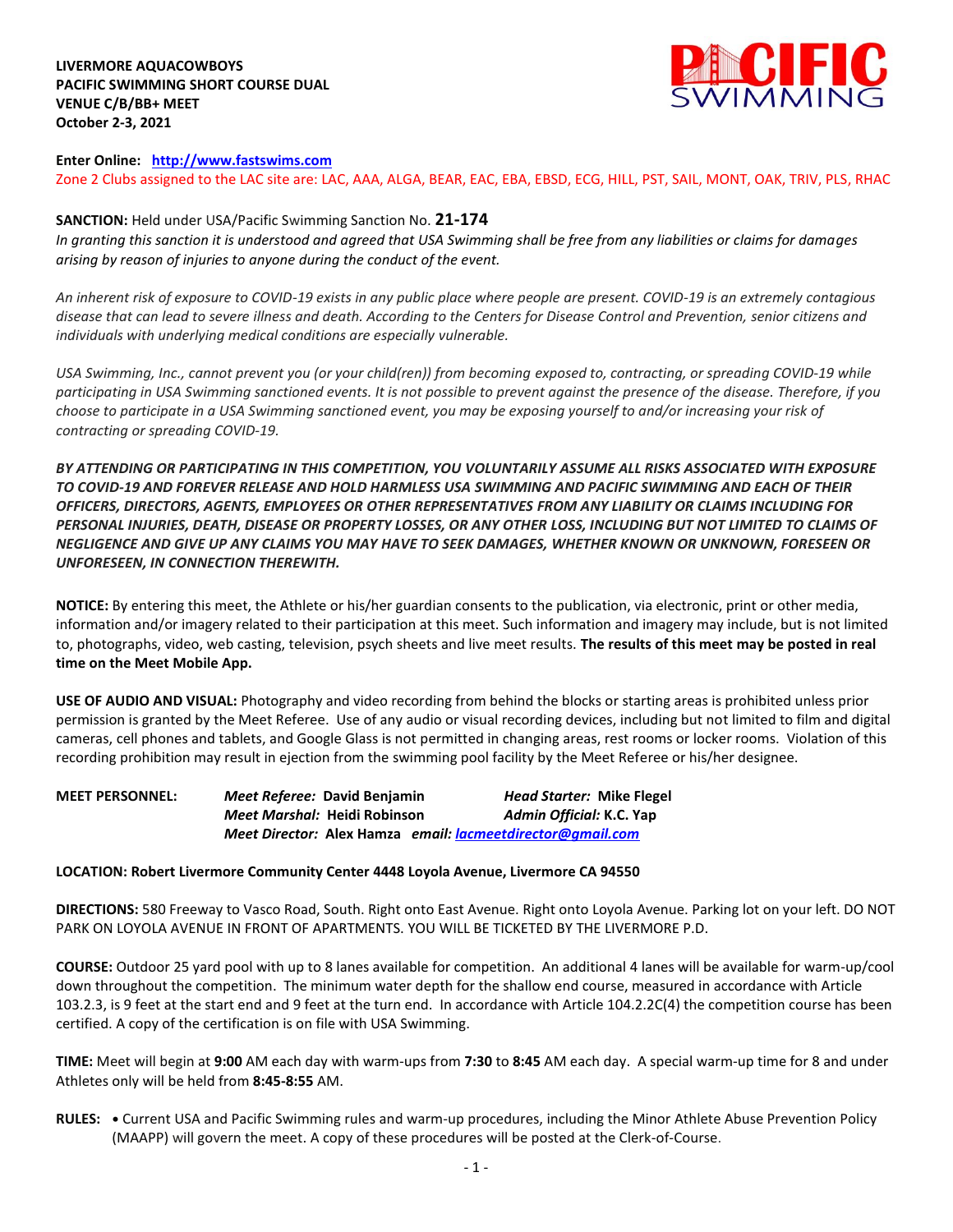• The local facilities guidelines, restrictions and interpretation of the local public health guidelines shall be followed at this meet.

• All applicable adults participating in or associated with this meet, acknowledge that they are subject to the provisions of the USA Swimming Minor Athlete Abuse Prevention Policy ("MAAPP"), and that they understand that compliance with the MAAPP policy is a condition of participation in the conduct of this competition.

• All athletes 18 and older must have completed the Athlete Protection Training to be allowed to compete.

- All events are timed finals.
- All events will swim fast to slow.
- Athletes may compete in **4** events per day.
- All Athletes ages 12 and under should complete competition within four (4) hours.

• Entries will be accepted until the number of splashes exceeds the estimated timeline, per the "Four-Hour Rule," based on the Athletes age and gender, or until the entries meet the facility's capacity limitations, whichever occurs first.

**•** If local conditions warrant it the Meet Referee, with the concurrence of the Meet Director, may require a mandatory scratch down. Immediate cash refunds will be made for any mandatory scratches.

- **All Coaches and Officials must wear their USA Swimming membership cards in a visible manner.**
- **•** All athletes entered in the 500-yard freestyle shall provide their own timers and lap counters.

 The Meet Referee, with the concurrence of the Meet Director, may consolidate events and heats of 500 Freestyle and 400 Individual Medley, without regard to age or gender, and may alternate girls' and boys' heats.

**UNACCOMPANIED ATHLETES:** Any USA Swimming Athlete-Member competing at the meet must be accompanied by a USA Swimming Member-Coach for the purposes of Athlete supervision during warm-up, competition and warm-down. If a Coach-Member of the Athlete's USA Swimming Club does not attend the meet to serve in said supervisory capacity, it is the responsibility of the Athlete or the Athlete's legal guardian to arrange for supervision by a USA Swimming Member-Coach. The Meet Director or Meet Referee may assist the Athlete in making arrangements for such supervision; however, it is recommended that such arrangements be made in advance of the meet by the Athlete's USA Swimming Club Member-Coach.

**RACING STARTS:** Athletes must be certified by a USA Swimming member-coach as being proficient in performing a racing start or must start the race in the water. It is the responsibility of the Athlete or the Athlete's legal guardian to ensure compliance with this requirement.

**RESTRICTIONS:** • Smoking and the use of other tobacco products is prohibited on the pool deck, in the locker rooms, in spectator

- seating, on standing areas and in all areas used by Athletes, during the meet and during warm-up periods.
- Sale and use of alcoholic beverages is prohibited in all areas of the meet venue.
- No glass containers are allowed in the meet venue.
- No propane heater is permitted except for snack bar/meet operations.
- All shelters must be properly secured.
- Deck Changes are prohibited.

• Destructive devices, to include but not limited to, explosive devices and equipment, firearms (open or concealed), blades, knives, mace, stun guns and blunt objects are strictly prohibited in the swimming facility and its surrounding areas. If observed, the Meet Referee or his/her designee may ask that these devices be stored safely away from the public or removed from the facility. Noncompliance may result in the reporting to law enforcement authorities and ejection from the facility. Law enforcement officers (LEO) are exempt per applicable laws.

 Operation of a drone, or any other flying apparatus, is prohibited over the venue (pools, Athlete/Coach areas, Spectator areas and open ceiling locker rooms) any time Athletes, Coaches, Officials and/or Spectators are present.

• **Masks must be worn inside locker rooms and bathrooms according to Alameda County Ordinance**

**ELIGIBILITY:** • Athletes must be current members of USA Swimming and enter their name and registration number on the meet entry card as they are shown on their Registration Card. If this is not done, it may be difficult to match the Athlete with the registration and times database. The meet host will check all Athlete registrations against the SWIMS database and if not found to be registered, the Meet Director shall accept the registration at the meet (a \$10 surcharge will be added to the regular registration fee). Duplicate registrations will be refunded by mail.

• Athletes in the "BB" Division must have met at least USA Swimming Motivational "BB" minimum time standard. Athletes in the "B" Division must have met at least the listed "B" minimum time standard. All entry times slower than the listed "B" time standard will be in the "C" Division. For 8 & Under, athletes in the "A" division must have met at least the listed "A" time standard.

• Entries with **"NO TIME" will be accepted except for the 500FR and 400IM.**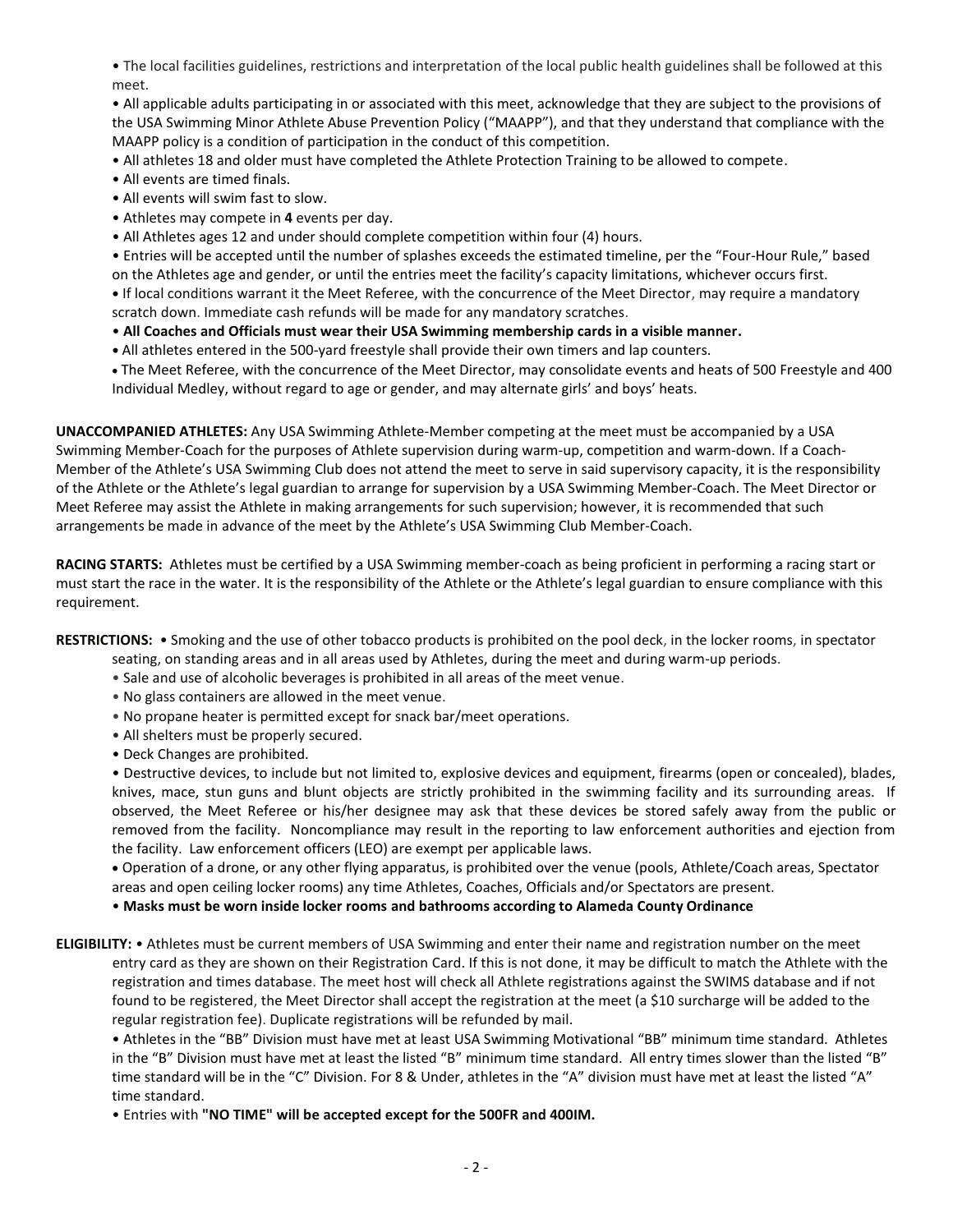• Entry times submitted for this meet may be checked against a computer database and may be changed in accordance with Pacific Swimming Entry Time Verification Procedures.

• Disabled Athletes are welcome to attend this meet and should contact the Meet Director or Meet Referee regarding any special accommodations on entry times and seeding per Pacific Swimming policy.

- Athletes 19 years of age and over may compete in the meet for time only, no awards. Such Athletes must have met standards for the 17-18 age group.
- The Athlete's age shall be the age of the Athlete on the first day of the meet.

**ENTRY PRIORITY:** Meet entries will not be accepted any earlier than **August 28th, 2021**. Entries from members of assigned "yearround" Zone 2 clubs in good standing postmarked or entered online by 11:59 PM on Saturday September 4, 2021 will be given  $1^{st}$ priority acceptance. Entries from members of all Zone 2 clubs (year-round and seasonal) postmarked or entered online between 12:00 AM Sunday September 5, 2021 and 11:59 PM Saturday September 11, 2021 will be given 2<sup>nd</sup> priority acceptance. All entries from Zone 2, all other Pacific LSC Zones and other LSCs, either postmarked, entered online, or hand delivered by the entry deadline will be considered in the order they are received.

**\*\* NOTE: Athletes who falsify their entry form by listing a club to which they are not legitimately associated will be rejected from the meet. Further, entry fees will not be refunded and they may be referred to the Pacific Swimming Review Committee for disciplinary action.**

**ENTRY FEES:** \$4.50 per event plus an \$8.00 participation fee per Athlete. Entries will be rejected if payment is not sent at time of request. No refunds will be made, except mandatory scratch downs.

**ONLINE ENTRIES:** To enter online go to **[www.fastswims.com](http://www.fastswims.com/)** to receive an immediate entry confirmation. This method requires payment by credit card. FastSwims charges a processing fee for this service, 6.5% of the total Entry Fees plus \$0.75 per transaction, regardless of number of Athletes. Please note that the processing fee is a separate fee from the Entry Fees. If you do not wish to pay the processing fee, enter the meet using a mail entry. Entering online is a convenience, is completely voluntary, and is in no way required or expected of an Athlete by Pacific Swimming. Online entries will be accepted until 11:59 p.m. on **Wednesday, September 22, 2021** unless the meet is closed earlier than that to comply with the Four Hour Rule or to meet the facility's capacity limitations.

**MAILED OR HAND DELIVERED ENTRIES**: Entries must be on the attached consolidated entry form. Forms must be filled out completely and printed clearly with Athlete's best time. Entries must be postmarked by Monday **September 20, 2021** or hand delivered by 6:30 p.m. Wednesday, September 22, 2021. No late entries will be accepted. Requests for confirmation of receipt of entries should include a self-addressed envelope.

| Make check payable to: LAC          |                                             |                     |
|-------------------------------------|---------------------------------------------|---------------------|
| <b>Mail entries to: Alex Silver</b> | <b>Hand deliver entries to: Alex Silver</b> |                     |
| 1542 $5th$ Street                   |                                             | 1542 $5th$ Street   |
| Livermore CA, 94550                 |                                             | Livermore CA. 94550 |

**CHECK-IN:** This meet will be deck seeded. Athletes must check-in at the Clerk-of-Course. No event shall be closed more than 30 minutes before the scheduled start of the session. Prior to 10:30 A.M., close for check-in for each event shall be no more than 60 minutes before the estimated time of start of the first heat of the event. **Close of check-in for all remaining events for that day shall be at 10:30 A.M.** Athletes who do not check in will not be seeded and will not be allowed to compete in that event. Athletes who wish to scratch from an event after the close of check-in are requested to inform the Referee on the starting end of the competition course.

**SCRATCHES:** Any athletes not reporting for or competing in an individual timed final event that they have checked in for shall not be penalized. Athletes who must withdraw from an event after it is seeded are requested to inform the referee immediately.

**AWARDS:** First through eighth places in each division (C, B & BB) will be awarded for the 9-10, 11-12, 13-18 age groups. First through eighth place in each division (PC-C, PC-B, and PC-A) will be awarded for the 8 & Under age group. All athletes achieving an A time for the first time will be awarded a standard A medal, regardless of place achieved in the event. No awards will be given for athletes 19 years of age and older. *No awards will be given for OPEN Events.*

Note: Individual awards must be picked up at the meet. We will not mail or distribute awards after the meet.

**ADMISSION:** Free. A program will be available for \$5 through www.fastswims.com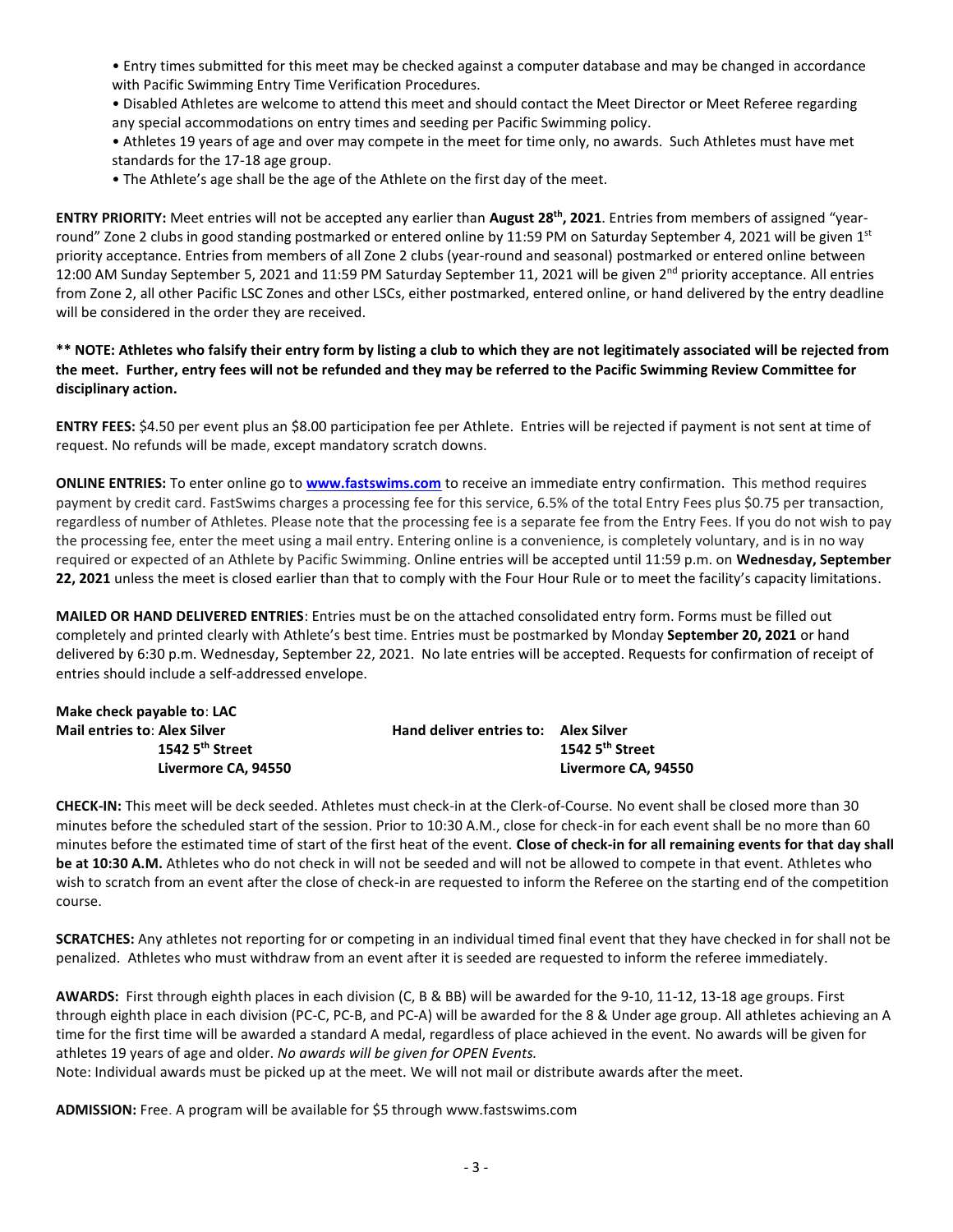**SNACK BAR & HOSPITALITY:** A snack bar will be available throughout the competition if local mandates at time of meet allow. Coaches and working Officials will be provided lunch. Hospitality will serve refreshments to timers and volunteers.

**MISCELLANEOUS:** No overnight parking is allowed. Facilities will not be provided after meet hours.

**MINIMUM OFFICIALS:** The Meet Referee shall conduct an inventory of Officials and shall compare the number of athletes entered against the number of Officials that worked representing each club per day of the meet. Those clubs who have not provided sufficient Officials in a day of the meet, in accordance with the table below, will be fined \$100 per missing Official per day.

| Number of athletes entered in meet<br>per club per day | Number of trained and carded officials<br>required |
|--------------------------------------------------------|----------------------------------------------------|
| $1 - 10$                                               |                                                    |
| $11 - 25$                                              |                                                    |
| 26-50                                                  |                                                    |
| 51-75                                                  |                                                    |
| 76-100                                                 |                                                    |
| Every 20 Athletes over 100                             |                                                    |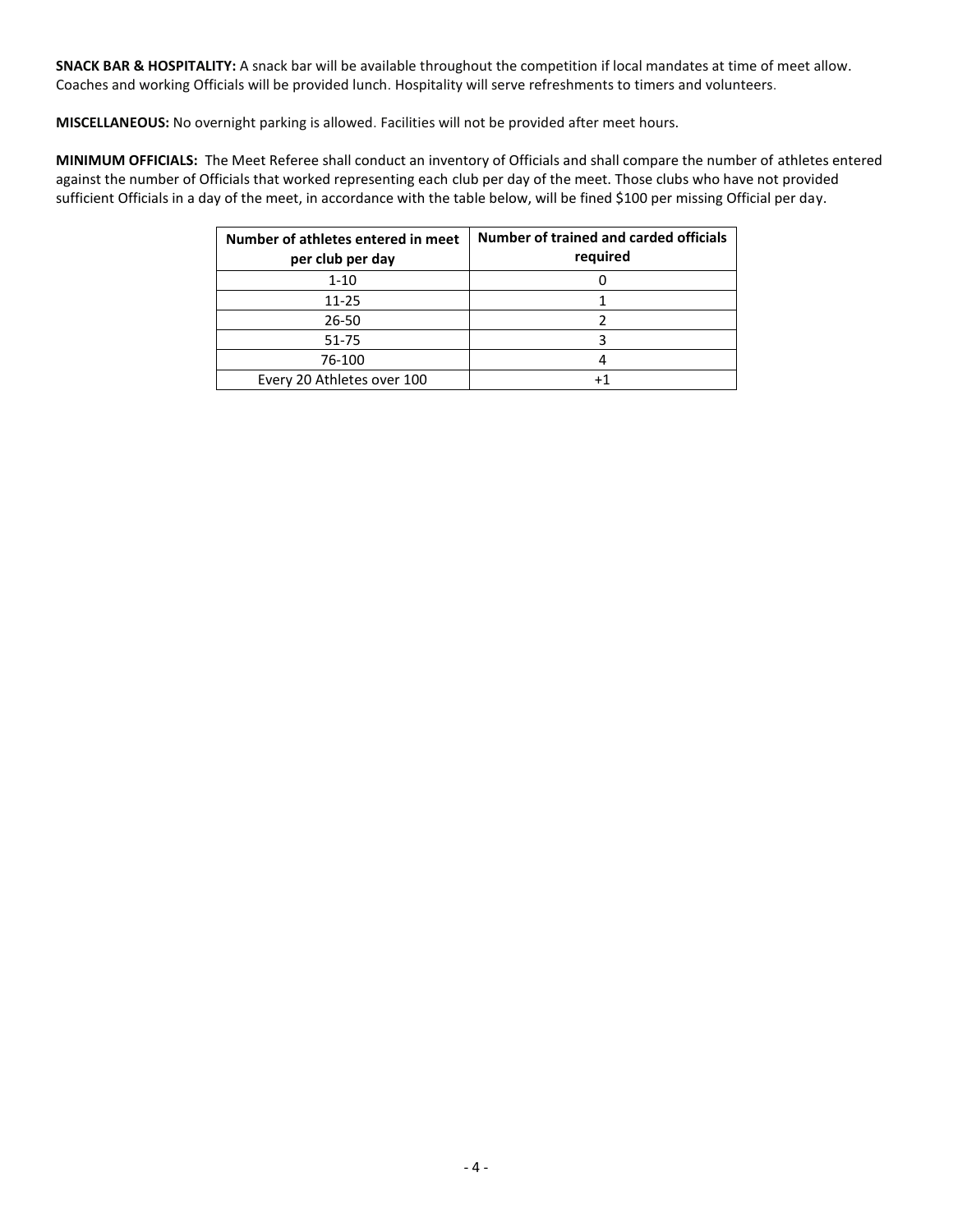### **EVENT SUMMARY**

|               |               | <b>SATURDAY</b> |          | <b>SUNDAY</b>      |            |            |            |  |
|---------------|---------------|-----------------|----------|--------------------|------------|------------|------------|--|
| 8 & UN        | $9-10$        | $11 - 12$       | 13 & Up  | 8 & UN             | $9 - 10$   | $11 - 12$  | 13 & Up    |  |
| 25 Free       | 200 Free      | 100 Free        | 200 Free | 25 Back            | 100 Back   | 200 Back   | 200 Back   |  |
| 50 Back       | 50 Back       | 50 Back         | 100 Back | 25 Fly             | $100$ Fly  | 50 Fly     | 200 Fly    |  |
| <b>50 Fly</b> | <b>50 Fly</b> | 200 Fly         | 100 Fly  | 50 Free            | 100 Free   | 200 Free   |            |  |
| 25 Breast     | 50 Breast     | 50 Breast       | 100 Free | 50 Breast          | 100 Breast | 100 Breast | 100 Breast |  |
| 100 IM        | 100 IM        | 200 IM          | 200 IM   |                    | 50 Free    | 50 Free    | 50 Free    |  |
|               |               | OPEN 500 FREE   |          | <b>OPEN 400 IM</b> |            |            |            |  |

# **EVENTS**

|                | <b>SATURDAY OCTOBER 2</b> |                |               |
|----------------|---------------------------|----------------|---------------|
| <b>EVENT#</b>  | <b>EVENT</b>              | <b>EVENT#</b>  | <b>EVENT#</b> |
| $\mathbf{1}$   | 13&UP 200 Free            | $\overline{2}$ | 37            |
| 3              | 11-12 100 Free            | 4              | 39            |
| 5              | 9-10 200 Free             | 6              | 41            |
| $\overline{7}$ | 8 & Under 25 Free         | 8              | 43            |
| 9              | 13&UP 100 Back            | 10             | 45            |
| 11             | 11-12 50 Back             | 12             | 47            |
| 13             | 10 & Under 50 Back        | 14             | 49            |
| 15             | 13&UP 100 Fly             | 16             | 51            |
| 17             | 11-12 200 Fly             | 18             | 53            |
| 19             | 10 & Under 50 Fly         | 20             | 55            |
| 21             | 13& UP 100 Free           | 22             | 57            |
| 23             | 11-12 50 Breast           | 24             | 59            |
| 25             | 9-10 50 Breast            | 26             | 61            |
| 27             | 8 & Under 25 Breast       | 28             | 63            |
| 29             | 13&UP 200 IM              | 30             | 65            |
| 31             | 11-12 200 IM              | 32             | 67            |
| 33             | 10 & Under 100 IM         | 34             | 69            |
| 35             | Open 500 Free             | 36             | 71            |

|                | <b>SATURDAY OCTOBER 2</b> |                |               | <b>SUNDAY OCTOBER 3</b> |    |  |  |  |
|----------------|---------------------------|----------------|---------------|-------------------------|----|--|--|--|
| <b>EVENT#</b>  | <b>EVENT</b>              | <b>EVENT#</b>  | <b>EVENT#</b> | <b>EVENT</b>            |    |  |  |  |
| $\mathbf{1}$   | 13&UP 200 Free            | $\overline{2}$ | 37            | 13&UP 200 Back          | 38 |  |  |  |
| 3              | 11-12 100 Free            | 4              | 39            | 11-12 200 Back          | 40 |  |  |  |
| 5              | 9-10 200 Free             | 6              | 41            | 9-10 100 Back           | 42 |  |  |  |
| $\overline{7}$ | 8 & Under 25 Free         | 8              | 43            | 8 & Under 25 Back       | 44 |  |  |  |
| 9              | 13&UP 100 Back            | 10             | 45            | 13&UP 200 Fly           | 46 |  |  |  |
| 11             | 11-12 50 Back             | 12             | 47            | 11-12 50 Fly            | 48 |  |  |  |
| 13             | 10 & Under 50 Back        | 14             | 49            | 9-10 100 Fly            | 50 |  |  |  |
| 15             | 13&UP 100 Fly             | 16             | 51            | 8 & Under 25 Fly        | 52 |  |  |  |
| 17             | 11-12 200 Fly             | 18             | 53            | 11-12 200 Free          | 54 |  |  |  |
| 19             | 10 & Under 50 Fly         | 20             | 55            | 9-10 100 Free           | 56 |  |  |  |
| 21             | 13& UP 100 Free           | 22             | 57            | 8 & Under 50 Free       | 58 |  |  |  |
| 23             | 11-12 50 Breast           | 24             | 59            | 13&UP 100 Breast        | 60 |  |  |  |
| 25             | 9-10 50 Breast            | 26             | 61            | 11-12 100 Breast        | 62 |  |  |  |
| 27             | 8 & Under 25 Breast       | 28             | 63            | 9-10 100 Breast         | 64 |  |  |  |
| 29             | 13&UP 200 IM              | 30             | 65            | 8 & Under 50 Breast     | 66 |  |  |  |
| 31             | 11-12 200 IM              | 32             | 67            | 13&UP 50 Free           | 68 |  |  |  |
| 33             | 10 & Under 100 IM         | 34             | 69            | 11-12 50 Free           | 70 |  |  |  |
| 35             | Open 500 Free             | 36             | 71            | 9-10 50 Free            | 72 |  |  |  |
|                |                           |                | 73            | Open 400 I.M.           | 74 |  |  |  |

Athletes participating in the 500 Freestyle (35 & 36) and 400IM (73 & 74) events must provide their own timers and lap counters.

"NO TIME" entries for the 500FR and 400 I.M. will NOT be accepted.

Athletes who wish to enter the 500FR and/or 400 I.M. must have met the Pacific 11-12 "B" motivational time standard [\(http://www.pacswim.org/swim-meet-times/standards\)](http://www.pacswim.org/swim-meet-times/standards).

The 500 Free and 400 I.M. events will each be limited to 40 boys and 40 girls, based on the order in which their entries were received.